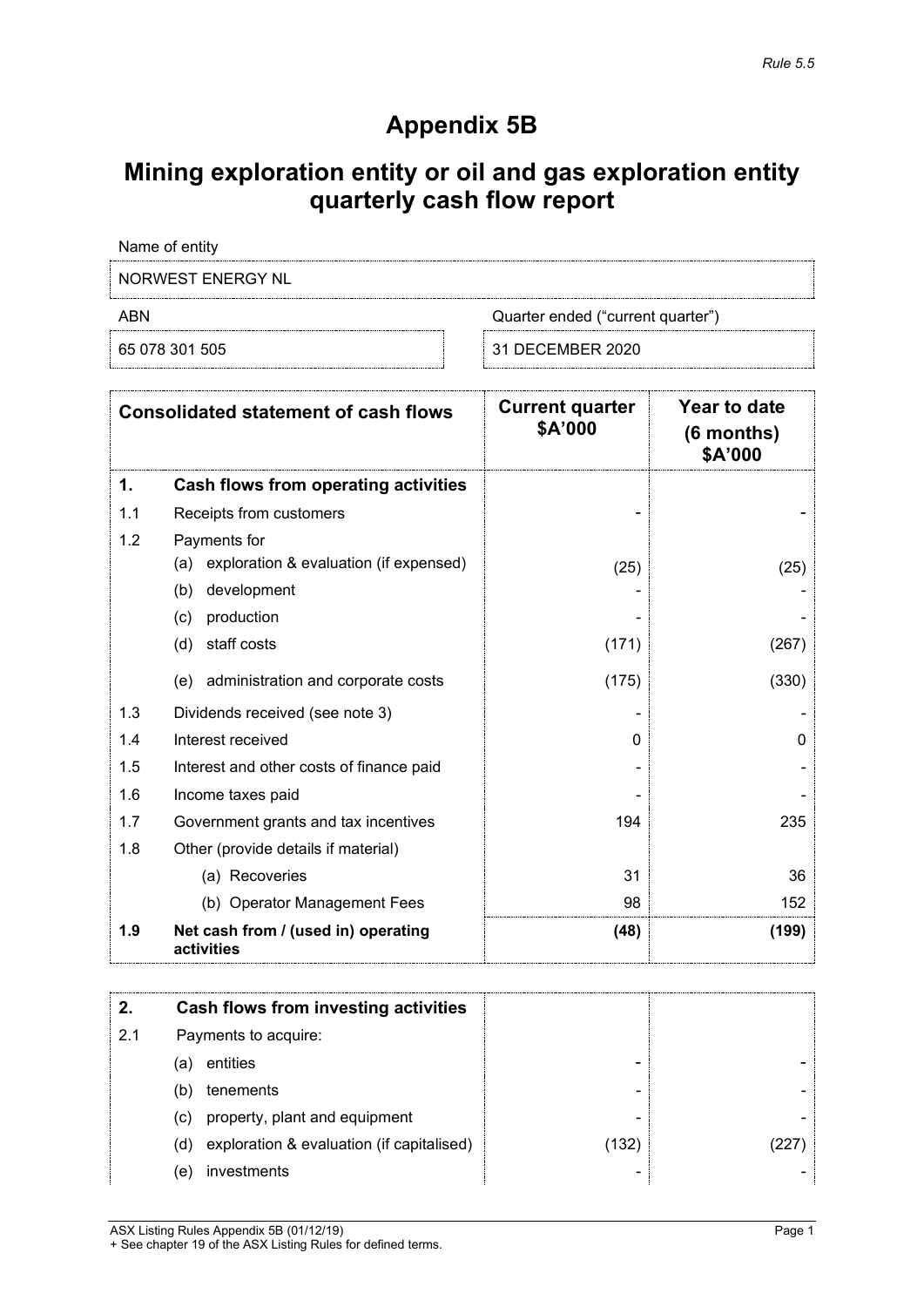|                  | <b>Consolidated statement of cash flows</b>       | <b>Current quarter</b><br>\$A'000 | Year to date<br>$(6$ months)<br>\$A'000 |
|------------------|---------------------------------------------------|-----------------------------------|-----------------------------------------|
|                  | (f)<br>other non-current assets                   |                                   |                                         |
| $2.2\phantom{0}$ | Proceeds from the disposal of:                    |                                   |                                         |
|                  | entities<br>(a)                                   |                                   |                                         |
|                  | tenements<br>(b)                                  |                                   |                                         |
|                  | property, plant and equipment<br>(c)              |                                   |                                         |
|                  | investments<br>(d)                                |                                   |                                         |
|                  | other non-current assets<br>(e)                   |                                   |                                         |
| 2.3              | Cash flows from loans to other entities           |                                   |                                         |
| 2.4              | Dividends received (see note 3)                   |                                   |                                         |
| 2.5              | Other (provide details if material)               |                                   |                                         |
| 2.6              | Net cash from / (used in) investing<br>activities | (132)                             | 227                                     |

| 3.   | Cash flows from financing activities                                                       |  |
|------|--------------------------------------------------------------------------------------------|--|
| 3.1  | Proceeds from issues of equity securities<br>(excluding convertible debt securities)       |  |
| 3.2  | Proceeds from issue of convertible debt<br>securities                                      |  |
| 3.3  | Proceeds from exercise of options                                                          |  |
| 3.4  | Transaction costs related to issues of equity<br>securities or convertible debt securities |  |
| 3.5  | Proceeds from borrowings                                                                   |  |
| 3.6  | Repayment of borrowings                                                                    |  |
| 3.7  | Transaction costs related to loans and<br>borrowings                                       |  |
| 3.8  | Dividends paid                                                                             |  |
| 3.9  | Other (provide details if material)                                                        |  |
| 3.10 | Net cash from / (used in) financing<br>activities                                          |  |

|     | Net increase / (decrease) in cash and<br>cash equivalents for the period |       |       |
|-----|--------------------------------------------------------------------------|-------|-------|
| 4.1 | Cash and cash equivalents at beginning of<br>period                      | 2.809 | 3,055 |
| 4.2 | Net cash from / (used in) operating<br>activities (item 1.9 above)       | 48    | 199   |
| 4.3 | Net cash from / (used in) investing activities<br>(item 2.6 above)       | 132   |       |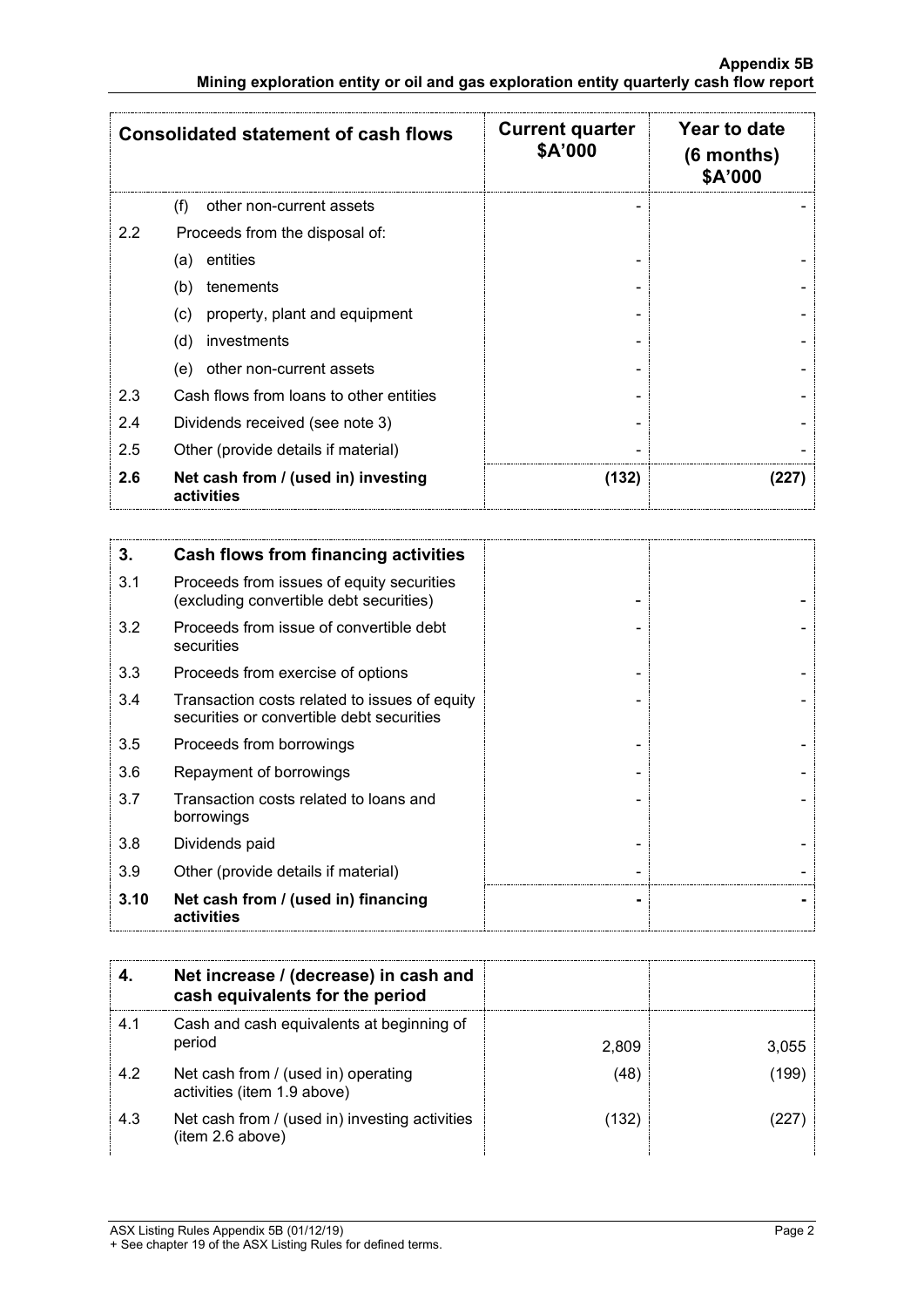|     | Consolidated statement of cash flows                               | <b>Current quarter</b><br>\$A'000 | Year to date<br>$(6$ months)<br><b>\$A'000</b> |
|-----|--------------------------------------------------------------------|-----------------------------------|------------------------------------------------|
| 4.4 | Net cash from / (used in) financing activities<br>item 3.10 above) |                                   |                                                |
| 4.5 | Effect of movement in exchange rates on<br>cash held               |                                   |                                                |
| 4.6 | Cash and cash equivalents at end of<br>period                      | 2.629                             |                                                |

| 5.  | Reconciliation of cash and cash<br>equivalents<br>at the end of the quarter (as shown in the<br>consolidated statement of cash flows) to the<br>related items in the accounts | <b>Current quarter</b><br>\$A'000 | <b>Previous quarter</b><br>\$A'000 |
|-----|-------------------------------------------------------------------------------------------------------------------------------------------------------------------------------|-----------------------------------|------------------------------------|
| 5.1 | <b>Bank balances</b>                                                                                                                                                          | 2.551                             | 2.731                              |
| 5.2 | Call deposits                                                                                                                                                                 | 20                                | 20                                 |
| 5.3 | <b>Bank overdrafts</b>                                                                                                                                                        |                                   |                                    |
| 5.4 | Other (provide details) Bank Guarantee<br>Office Lease                                                                                                                        | 58                                | 58                                 |
| 5.5 | Cash and cash equivalents at end of<br>quarter (should equal item 4.6 above)                                                                                                  | 2.629                             | 2.809                              |

#### **6. Payments to related parties of the entity and their associates**

6.1 Aggregate amount of payments to related parties and their

| <b>Current quarter</b><br>\$A'000 |     |
|-----------------------------------|-----|
|                                   | 120 |
|                                   |     |

associates included in item 1 6.2 Aggregate amount of payments to related parties and their associates included in item 2

Note: if any amounts are shown in items 6.1 or 6.2, your quarterly activity report must include a description of, and an explanation for, such payments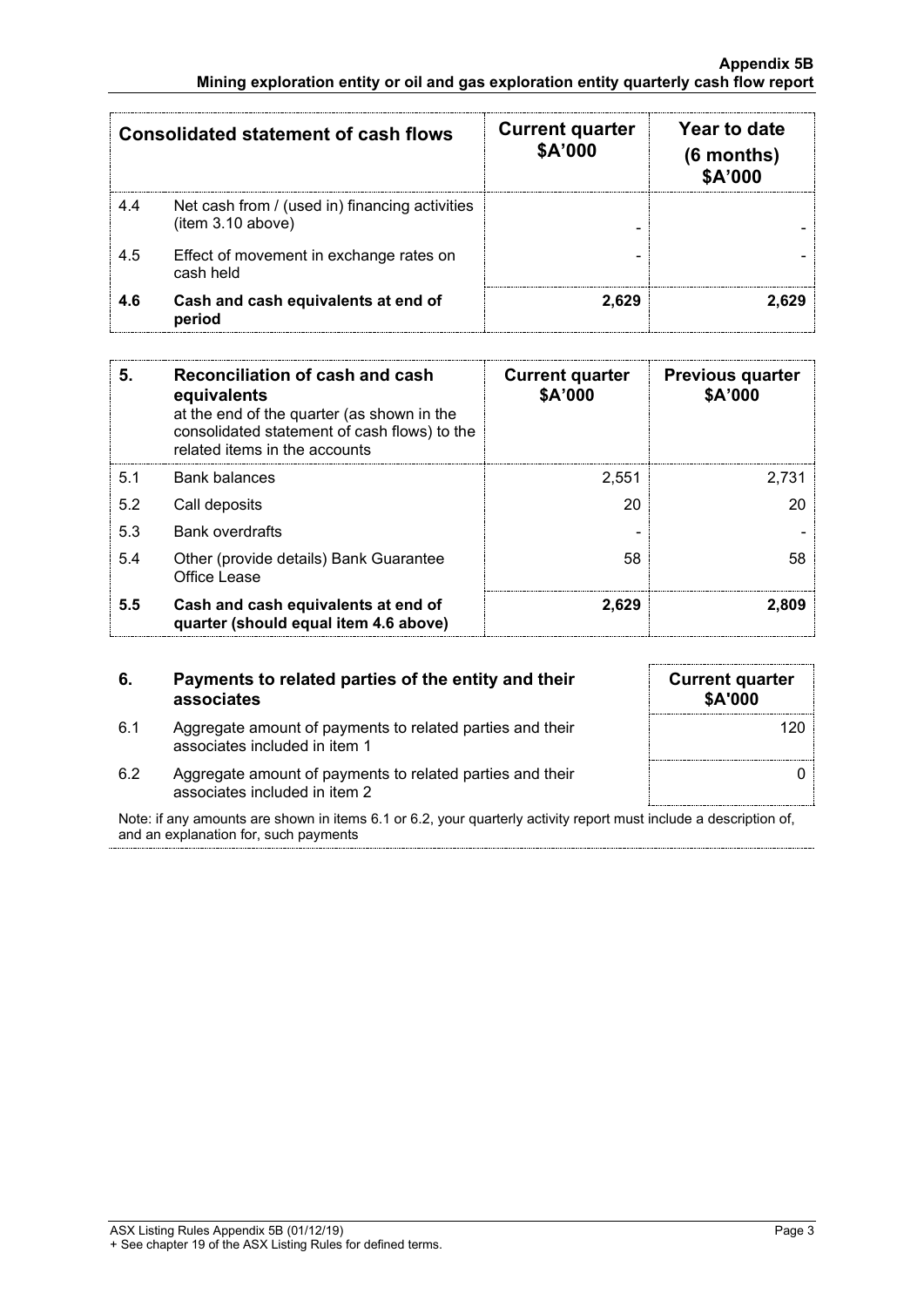### **7. Financing facilities**

*Note: the term "facility' includes all forms of financing arrangements available to the entity. Add notes as necessary for an understanding of the sources of finance available to the entity.*

- 7.1 Loan facilities
- 7.2 Credit standby arrangements
- 7.3 Other (please specify)
- 7.4 **Total financing facilities**

| <b>Total facility</b><br>amount at quarter<br>end<br>\$A'000 | Amount drawn at<br>quarter end<br>\$A'000 |
|--------------------------------------------------------------|-------------------------------------------|
|                                                              |                                           |
|                                                              |                                           |
|                                                              |                                           |

### 7.5 **Unused financing facilities available at quarter end**

7.6 Include in the box below a description of each facility above, including the lender, interest rate, maturity date and whether it is secured or unsecured. If any additional financing facilities have been entered into or are proposed to be entered into after quarter end, include a note providing details of those facilities as well.

| 8.  | Estimated cash available for future operating activities                   | \$A'000 |
|-----|----------------------------------------------------------------------------|---------|
| 8.1 | Net cash from / (used in) operating activities (Item 1.9)                  | (48)    |
| 8.2 | Capitalised exploration & evaluation (Item 2.1(d))                         | (132)   |
| 8.3 | Total relevant outgoings (Item $8.1 +$ Item $8.2$ )                        | (180)   |
| 8.4 | Cash and cash equivalents at quarter end (Item 4.6)                        | 2,629   |
| 8.5 | Unused finance facilities available at quarter end (Item 7.5)              |         |
| 8.6 | Total available funding (Item $8.4 +$ Item $8.5$ )                         | 2.629   |
| 8.7 | Estimated quarters of funding available (Item 8.6 divided by<br>Item $8.3$ | 14.6    |

8.8 If Item 8.7 is less than 2 quarters, please provide answers to the following questions:

1. Does the entity expect that it will continue to have the current level of net operating cash flows for the time being and, if not, why not?

| Answer:             |                                                                                                                                                                                                                        |
|---------------------|------------------------------------------------------------------------------------------------------------------------------------------------------------------------------------------------------------------------|
|                     | Has the entity taken any steps, or does it propose to take any steps, to raise further<br>cash to fund its operations and, if so, what are those steps and how likely does it<br>believe that they will be successful? |
| Answer <sup>.</sup> |                                                                                                                                                                                                                        |
|                     | Does the entity expect to be able to continue its operations and to meet its business<br>objectives and, if so, on what basis?                                                                                         |
| nswer <sup>.</sup>  |                                                                                                                                                                                                                        |